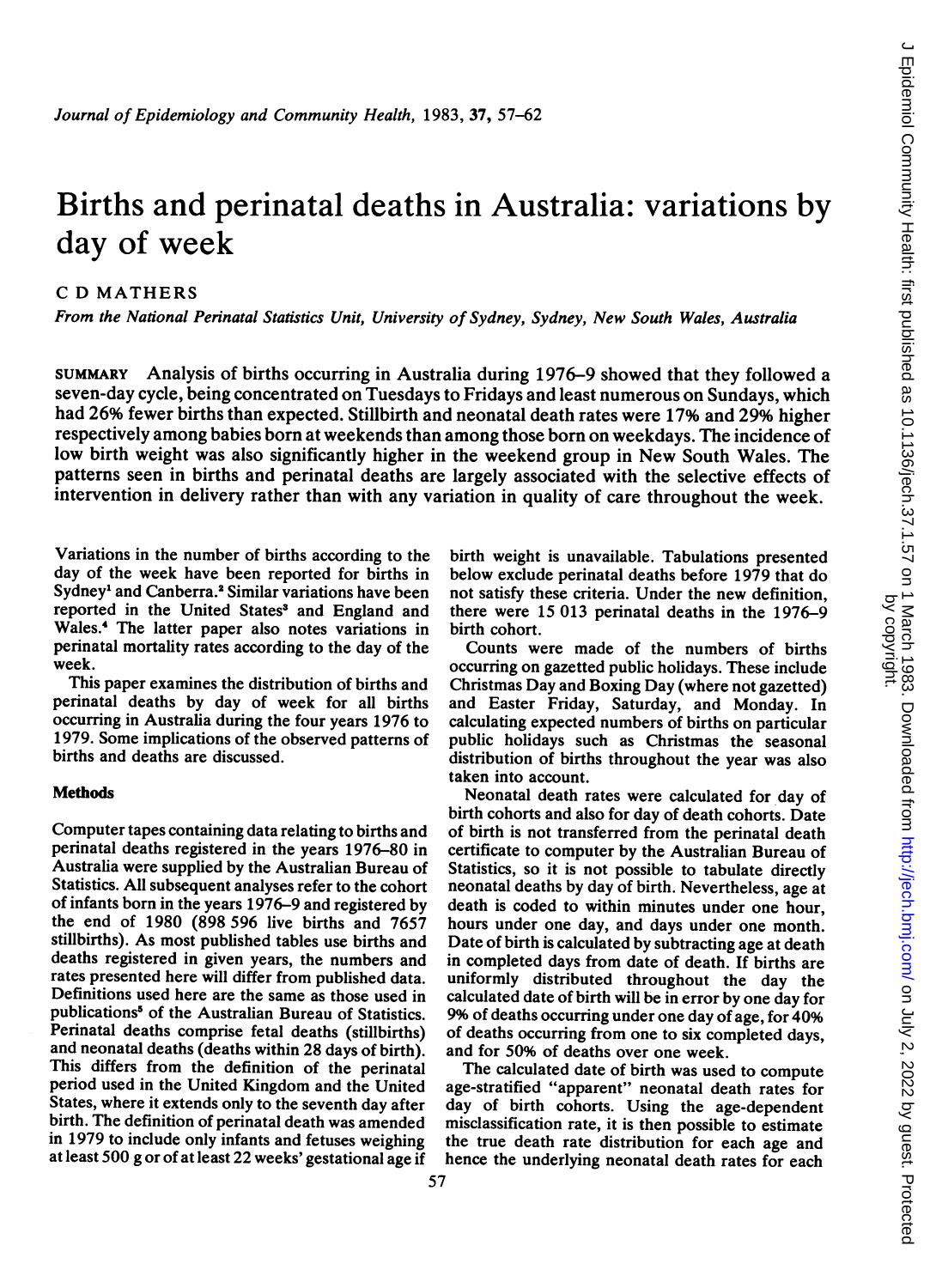day of week birth cohort. These underlying rates are not altered appreciably if the distribution of births through the day is assumed to be non-uniform, resulting in slight changes in the misclassification rates.

To calculate the neonatal death rates by day of death, it was necessary to calculate the population at risk of dying on each day of the week. As will be shown below, the risk of death varies significantly according to day of birth, and as the great majority of neonatal deaths occur within a day or two of birth, the dependence of the neonatal death rate on day of week of death will be masked by its dependence on day of week of birth. This confounding effect of day of birth was removed by calculating the expected number of deaths on each day of the week using the distribution of births by day of the week, the observed total distribution of deaths by age at death, and the observed modification of the risk of death according to the day of birth.

Differences between observed and expected numbers of births and deaths were tested for statistical significance using the normal approximation to the binomial distribution to test the difference of two proportions. Significance levels given in this paper refer to the probability, p, that the observed difference is due to chance alone.

# **Results**

#### BIRTHS

Figure <sup>1</sup> shows the distribution by day of week for all live births occurring in Australia in the years 1976-9. The percentage deviation of the observed births a day from the average of 615 a day for all days of the week shows a pronounced pattern of excess births on Tuesday to Friday peaking on Thursday and a 21% deficit of births at the weekend, this deficit being even higher (26%) on Sundays. There are 52% more births on Thursdays than on Sundays.

The average number of births on public holidays is 15% fewer than the average for all days. Nearly 60% of gazetted public holidays fall on a Monday, and on these days there are 18% fewer births than on ordinary Mondays. If public holidays are excluded



Fig <sup>1</sup> Distribution by day of week of all live births in Australia in 1976-9. Percentage deviation of observed number of births a day from average for all days is plotted.

the day of week distribution shown in fig <sup>1</sup> changes appreciably only for Mondays, where the excess rises from  $0.4%$  to  $2.5%$ .

There were 29% fewer births on Christmas Days in  $\mathbb S$ 1976–9 than expected on the corresponding days of  $\overline{6}$ the week and no apparent excess of births on the.<sup>7</sup> three days preceding Christmas. There was an average of 4% fewer births on Easter Friday to Monday (inclusive). This deficit was balanced by a 9% excess on the Wednesday and Thursday preceding Easter. by copyright.

Table 1 gives the distributions of observed births on all public holidays and on weekends excluding public holidays for each of the States and Territories. The weekend deficit ranges from a maximum of 24% in New South Wales to 11% in the Australian Capital Territory. The overall weekly pattern of births (excluding public holidays) is similar in New South Wales, Victoria, Queensland, and Western Australia. In South Australia, births reach a maximum on Friday  $(+14%)$  rather than Thursdays.

Table <sup>1</sup> Average number of livebirths a day and deviations from the daily average for live births in Australia 1976-9

|                                                      | <b>State or Territory</b> |            |            |          |          |          |          |            |            |  |
|------------------------------------------------------|---------------------------|------------|------------|----------|----------|----------|----------|------------|------------|--|
|                                                      | <b>NSW</b>                | <b>VIC</b> | <b>QLD</b> | SА       | WA       | TAS      | NΤ       | <b>ACT</b> | <b>AUS</b> |  |
| Average daily births<br>Deviations below average (%) | 211                       | 161        | 96         | 51       | 57       | $18 - 7$ | 7.1      | $11-6$     | 615        |  |
| Weekend*<br>Sunday*                                  | 24<br>28                  | 18<br>25   | 22<br>29   | 20<br>26 | 20<br>27 | 15<br>22 | 14<br>20 | 11<br>17   | 20<br>26   |  |
| <b>Public holidays</b>                               | 21                        | 13         | 20         | 15       |          | 18       | 13       |            | 15         |  |

Excluding public holidays.

NSW = New South Wales; VIC = Victoria; QLD = Queensland; SA = South Australia; WA <sup>=</sup> Western Australia; TAS <sup>=</sup> Tasmania; NT = Northern Territory; ACr = Australian Capital Territory; AUS = Australia.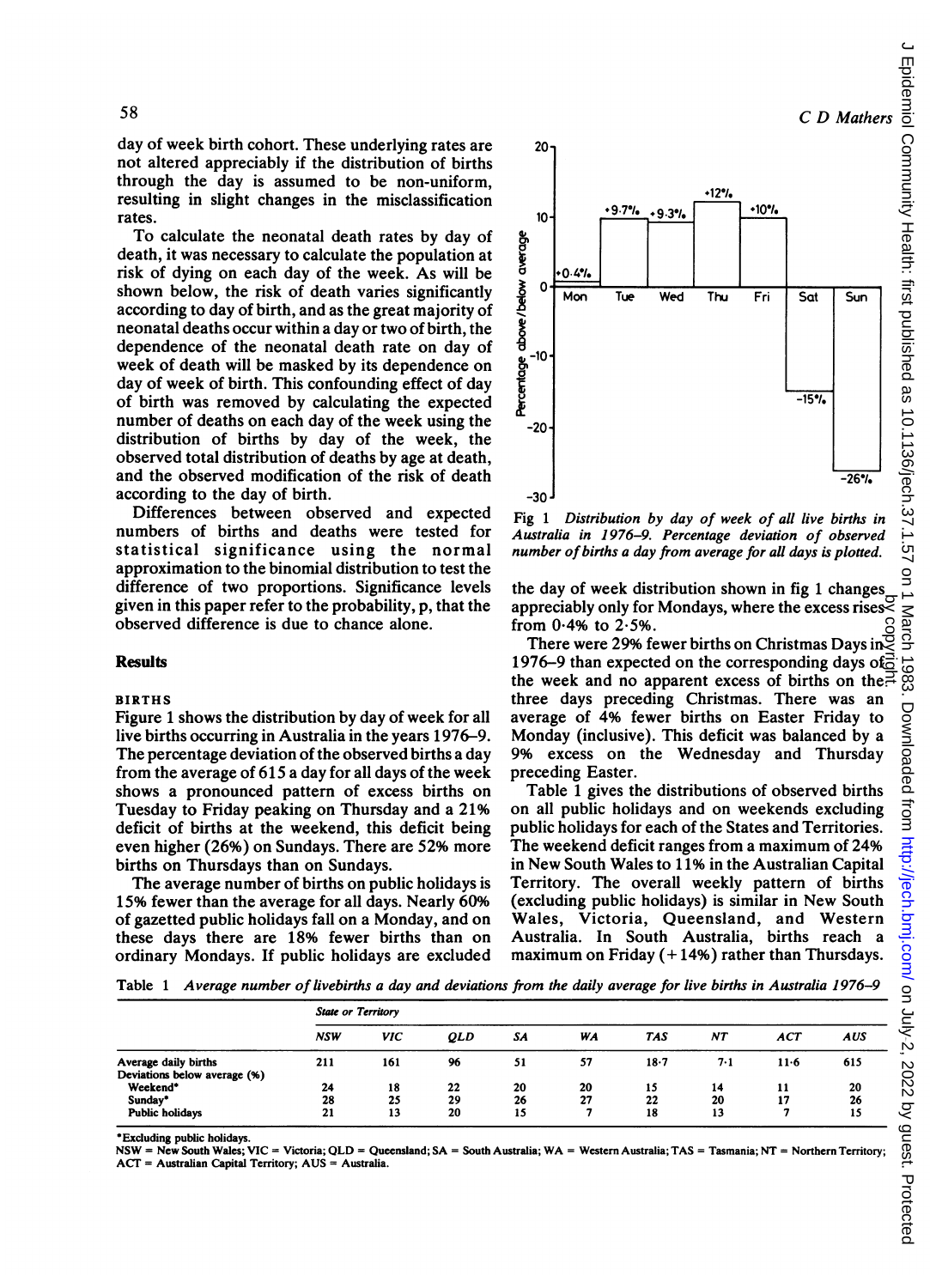

Fig 2 Distribution by day ofweek oflive births to mothers resident in the Sydney Metropolitan region in 1976-9 and 1968-9 (from Martins). $<sup>1</sup>$ </sup>

There are no excess births on Wednesdays  $(+0.7%)$ in Tasmania, on Thursdays  $(-0.7%)$  in the Northern Territory and on Mondays (+0-7%) and Tuesdays (0%) in the Australian Capital Territory. The pattern of metropolitan and other births were compared. Differences were slight with an average of 3% fewer weekend births to metropolitan mothers than to non-metropolitan mothers.

The weekly pattern of births in 1976-9 to mothers resident in Sydney is compared in fig 2 with that found by Martins" for births in 1968 and 1969. The Sunday deficit has doubled over this 10-year period from 15% to 30%. The weekday peak has shifted

Table 2 Birthweight distribution by day of week of birth for live births in New South Wales 1976-9

|                                    | Weekdavs | Weekend | <b>Difference</b> | Significance |
|------------------------------------|----------|---------|-------------------|--------------|
| Percentage not given               | 5.9      | 5.6     | $-5%$             | $p = 0.001$  |
| Mean birthweight*                  | 3363     | 3339    | $-1%$             | p < 0.001    |
| Percentage $<$ 2500 g <sup>*</sup> |          |         |                   |              |
| Total                              | - 5-1    | 60      | $+18%$            | p < 0.001    |
| Sydney                             | $5 - 4$  | 6.6     | $+22%$            | p < 0.001    |
| Other                              | $4 - 7$  | 5.3     | $+13%$            | p < 0.001    |

Excluding births where birth weight not given.

from Friday to Thursday. No consistent time trends are apparent within the four-year period 1976-9.

Information on birth weight in live births has been collected in New South Wales from 1975 onwards, with a completeness of 94% for births occurring in 1976-9. Table 2 summarises the distributions of mean birth weight and low birth weight  $(<2500 g$ ) by day of week. The incidence of low birth weight is 5-1% in weekday births and 6% in weekend births. The difference between these rates is highly significant and is larger for births to mothers resident in Sydney than for other births in New South Wales.

#### PERINATAL DEATHS

Table 3 summarises the distribution of stillbirths by day of week for 1976-9. The stillbirth rates on the weekdays Monday to Friday varies little, with an average rate of  $8·2$  per 1000 total births. This rate is higher on Saturdays (10.1/1000) and Sundays (9.0/1000). The difference between the weekend and weekday rates is highly significant. In metropolitan areas the stillbirth rate is high on-Saturdays but essentially the same on all other days. This contrasts with non-metropolitan areas, where the Saturday and Sunday rates are similar and 25% higher than the weekday rate.

Table 4 compares the neonatal death rates for babies born on weekdays and at the weekend. The overall neonatal death rate for babies born at the weekend is 29% higher than that for babies born on weekdays. This difference is even greater (35%) for births to mothers resident in metropolitan areas. Table 4 also analyses neonatal death rates according to whether the main certified condition in the infant was a congenital malformation or not. Estimated rates are also given for neonatal deaths in low birthweight infants and in other infants. The denominators for these rates have been estimated by assuming that the birthweight distribution by day of week for all Australian livebirths is the same as that for births in New South Wales (table 2). Table <sup>5</sup> gives a further analysis of neonatal deaths due to causes other than malformations in low birthweight infants. All these rates are significantly higher ( $p < 0.001$ ) for infants born at weekends.

Table 6 compares observed neonatal deaths a day on weekdays and at the weekend with the average for all days. To determine whether day of the week of death influences the death rate it is necessary to

Table 3 Stillbirth rate (per 1000 total births) by day of week for Australia 1976-9

|                       | Weekdays     | Saturday          | Sundav     | Weekend/weekday difference | Significance             |
|-----------------------|--------------|-------------------|------------|----------------------------|--------------------------|
| Metropolitan<br>Other | $8-7$<br>7.5 | $10-7$<br>$9 - 4$ | 8.5<br>9.3 | $+10%$<br>$+25%$           | $p = 0.002$<br>p < 0.001 |
| <b>Total</b>          | $8-2$        | $10-1$            | $9-0$      | $+17%$                     | p < 0.001                |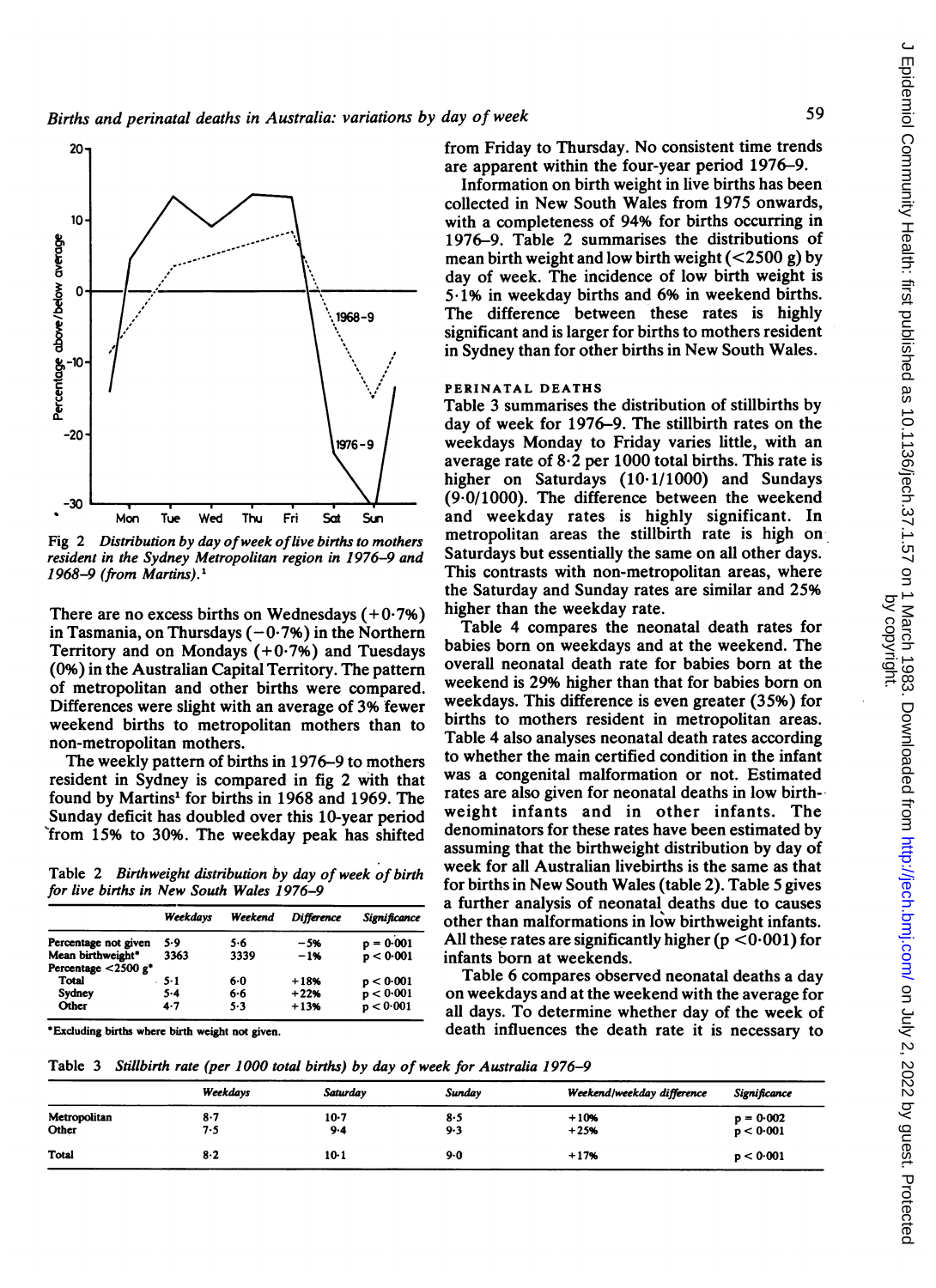Table 4 Neonatal death rates (per 1000 live births) by day of week of birth for Australia 1976-9

|                                           | Weekdays | Weekend  | Difference | Significance |
|-------------------------------------------|----------|----------|------------|--------------|
| Deaths due to                             |          |          |            |              |
| malformations                             | 2.47     | 2.57     | $+4%$      | NS           |
| Deaths due to other                       |          |          |            |              |
| causes                                    | 5.20     | 7.30     | $+40%$     | p < 0.001    |
| Birth weight $<$ 2500 g <sup>*</sup> 89.7 |          | 105.9    | $+18%$     | p < 0.001    |
| Birth weight $\geq 2500$ g <sup>*</sup>   | 3.04     | 3.25     | $+7%$      | NS           |
| Early neonatal                            | 6.52     | $8 - 40$ | $+29%$     | p < 0.001    |
| Late neonatal                             | $1 - 15$ | $1 - 47$ | $+28%$     | p < 0.001    |
| Total                                     |          |          |            |              |
| neonatal deaths                           | 7.67     | 9.87     | $+29%$     | p <0∙001     |

\*Denominator estimated assuming the birthweight diatribution in live births is the same as that for New South Wales.

Table 5 Neonatal death rates\* (per 1000 live births) by day of week of birth for deaths due to causes other than congenital malformations in low birthweight infants

|                | Weekdavs | Weekend  | <b>Difference</b> |
|----------------|----------|----------|-------------------|
| Early neonatal | 47.5     | $55 - 7$ | $+17%$            |
| Late neonatal  | 22.8     | $32 - 8$ | $+44%$            |
| Total neonatal | 70.3     | 88.5     | $+26%$            |
|                |          |          |                   |

Denominators estimated using New South Wales birthweight distribution.

Table 6 Neonatal deaths per day by day of week of death for all infants born in 1976-9

| Age at death | Weekdavs | Weekend | All days |  |
|--------------|----------|---------|----------|--|
| $<$ 1 day    | 2.90     | 2.70    | 2.84     |  |
| $1-6$ days   | 1.45     | $1-43$  | 1.44     |  |
| $7-27$ days  | 0.74     | 0.75    | 0.75     |  |
| $<$ 28 days  | $5-09$   | 4.89    | 5.03     |  |

account correctly for the influence of day of birth. The distribution of births by day of week affects the observed deaths by day of week in two ways. Firstly, since there are fewer births at weekends and most deaths occur within a day or two of birth, there will be fewer early neonatal deaths at weekends than otherwise expected. Secondly, infants born at the weekend have a significantly higher neonatal death rate than others. When both these effects are taken into account, as described in the methods section, the neonatal death rate was found to vary by less than 2% throughout the week. This variation is not statistically significant.

### **Discussion**

An analysis of live births in Sydney in 1968-9 by Martins" showed that the numbers of births occurring on Sundays and public holidays were 15% and 18% fewer respectively than the overall daily average. Ten years later, the Sunday deficit has risen to 30% in Sydney and 26% nationally. The deficit of births on public holidays has risen to 22% in Sydney. Macfarlane4 has documented a similar fall in the relative frequency of weekend births in England and Wales, where the Sunday deficit rose from 8% in 1963-7 to 12% in 1970 and 23% in 1976.

Such increases in the weekend deficit of births over one decade make it difficult to argue that the weekly birth pattern is due to a biological cycle, either in the timing of the onset of spontaneous labour or in probability of conception. Such explanations are rendered even more untenable by the observed deficits of births on public holidays in Australia.

A more likely explanation for these patterns is the increasing prevalence of obstetric intervention in the timing of delivery, either through induction of labour or elective caesarean section. There has been a pronounced increase in the rate of obstetric intervention since the early 'sixties in England and Wales.4 A similar increase appears to have occurred in Australia. The intervention rate for private patients in a Sydney teaching hospital<sup>6</sup> rose from 14% in 1963-5 to 37% in 1973-5. For the insured population of South Australia,<sup>7</sup> it rose from 9% in 1963 to 42% in 1978. The induction rate at a Victorian teaching hospital rose from 6% in 1968 to<br>15% in 1976 for booked—that is<br> $\frac{1}{2}$  $15\%$  in  $1976$  for booked-that non-emergency--public patients.<sup>8</sup>

Intervention rates vary with State, insurance status of patient, size of hospital, and type of medical practice. In a Brisbane teaching hospital in 1972– $\vec{6}$ the overall frequencies of induction and caesariansection were 29% and 11% respectively in public patients and 34% and 23% respectively in private patients.9 From a sample of medical benefits claims covering roughly one-third of births in Victoria in 1977-8, the induction rate was 21% and the caesarian section rate 12%.8 Tasmania is the only State that as yet publishes comprehensive data on obstetric procedures for all births.10 The induction rate in Tasmania was 32% for 1976-80 with a peak rate of 37% in 1977 declining to 26% in 1980. The overall incidence of caesarian section rose from 6% in 1976 to 8% in 1980. non-emergency—public patients.<sup>8</sup><br>Intervention rates vary with State, insurance statuge<br>of patient, size of hospital, and type of medical<br>practice. In a Brisbane teaching hospital in 1972– $\overline{6}$ <br>the overall frequencies

There is some evidence that the obstetric intervention rate is lower in small hospitals,<sup>10</sup> suggesting that the Sunday deficit may be smaller for births in country areas than in metropolitan areas. Indeed, the Sunday deficit of births for mothers resident in rural local government areas where the population of the largest town did not exceed 10 000 was 23% compared with 26% for mothers resident in metropolitan areas in Australia. The deficits for New South Wales were somewhat larger at 24% for rural residents and 30% for Sydney residents.

The unusual pattern of births in Tasmania, the Northern Territory, and the Australian Capital Centeritory is also more readily explained in terms of and property.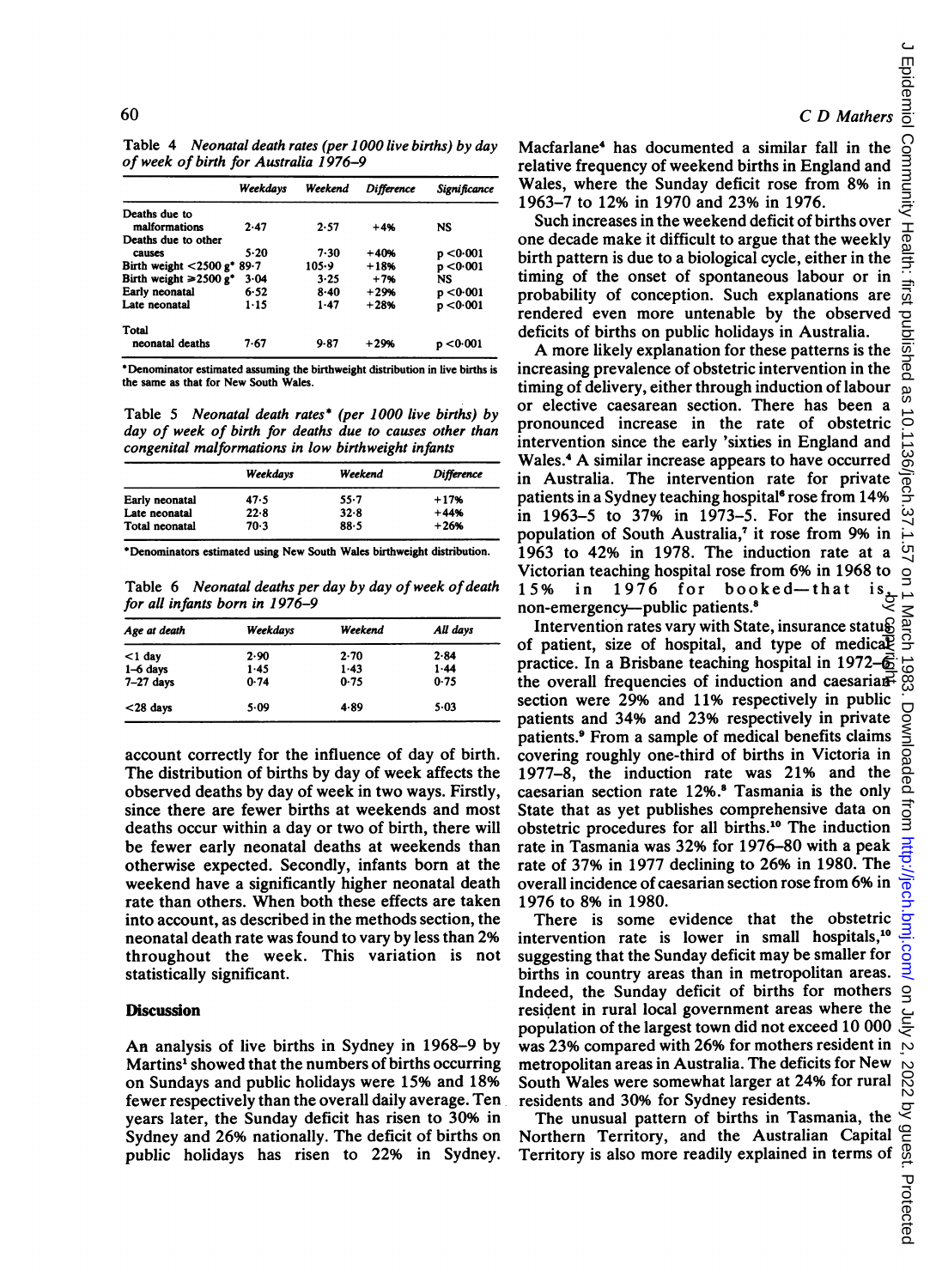elective intervention than other explanations invoking biological cycles. One would expect the effect of weekly patterns in medical practice to be more visible in the smaller States with more centralised obstetric facilities.

Macfarlane4 also reported higher perinatal mortality rates among babies born at weekends in England and Wales. A study of mortality in infants of very low birth weight in South-east London also found a raised mortality at weekends.'1

There are several possible explanations for the variations in perinatal mortality by day of week found in these studies and also in the Australian birth cohort analysed in this paper. These explanations are not necessarily mutually exclusive. One possible explanation is that quality of care is lower at weekends when staffing levels are lower and specialist obstetric services are less readily available. Another possibility, suggested by Macfarlane,<sup>4</sup> is that elective intervention may act to concentrate low-risk births at term on to weekdays. Although the probability of intervention is greater in high-risk pregnancies, intervention is acting in the larger numbers of low-risk pregnancies to shift a proportion of their deliveries from weekend to weekdays. Direct evidence supporting this hypothesis is provided by the increased incidence of low birth weight in weekend deliveries in New South Wales. Quality of care at and after birth will not influence the birth weight distribution, whereas selective use of induction will.

The neonatal death rate was 29% higher for babies born at the weekends than on weekdays. Since most neonatal deaths occur within a day or two of birth, this could be due to lower levels of medical care at the weekend. The late neonatal death rate, however, was raised by the same proportion as the early neonatal death rate for babies born at weekends. For deaths due to causes other than malformations in low birthweight infants, the late neonatal death rate was raised by a greater factor than the early neonatal rate for babies born at weekends. Since late neonatal deaths occur at a slowly declining rate from seven to 27 days after birth, variations in quality of care by day of week is unlikely to give rise to any variation in the late neonatal death rate by date of birth.

Conversely, selective intervention practices would have a negligible effect on variations in the day of death distribution of late neonatal deaths. Such variations could be most easily explained in terms of quality of care. As shown in table 6, there is no difference between the proportion of late neonatal deaths occurring on weekdays and at weekends.

It would thus appear that variations in quality of care throughout the week have no demonstrable effects on the patterns of morbidity and neonatal

mortality. The data presented above on births, low birth weight, and neonatal mortality all support, albeit in a circumstantial way, the hypothesis that elective intervention is a principal factor in producing the observed day of week patterns.

Lumley' has estimated that one-third of inductions in Tasmania in 1974-7 were carried out for accepted medical indications according to the stated complications of pregnancy. Obstetricians and general practitioners also use induction to ensure that labour and delivery of women with risk factors take place during daylight hours, when all obstetric services are readily available to deal with emergencies. Other factors contributing to excess births on weekdays include elective caesarian section, hospital staffing policies, and the convenience of medical practitioners and of women and their families.<sup>12</sup>

The evidence presented here suggests that the overall result of obstetric practices is to concentrate deliveries of low-risk pregnancies during weekdays. As shown in table 4, this selection effect operates preferentially on babies whose birth weight is not low, but not on babies with lethal congenital malformations.

The indirect nature of the data presented in this article highlights the need for population-based data collections that would allow direct analysis of the impact of obstetric practices on reproductive patterns and outcomes in Australia. Most Australian States have now introduced a perinatal morbidity form which, among other things, will provide such data on the incidence and impact of elective intervention in labour and delivery.

<sup>I</sup> thank the Australian Bureau of Statistics for the provision of data and my colleagues in the National Perinatal Statistics Unit for helpful discussions. The National Perinatal Statistics Unit is funded by a Health Services Research and Development grant from the Commonwealth Department of Health.

# References

- <sup>1</sup> Martins JM. Never on Sundays! Med J Aust 1972; 1: 487.
- <sup>2</sup> Wells R. Still never on Sundays! Med J Aust 1980; 2: 160.
- <sup>3</sup> Rindfuss RR, Ladinsky JL. Patterns of births: implications for the incidence of elective induction. Med Care 1976; 14: 685-93.
- <sup>4</sup> Macfarlane A. Variations in number of births and perinatal mortality by day of week in England and Wales. *Br Med J* 1978; ii: 1670–3.
- <sup>5</sup> Australian Bureau of Statistics. Perinatal deaths Australia 1980. Canberra: ABS, 1982.
- <sup>6</sup> Jasper G. Active obstetrics for convenience. Med J Aust 1976; 2: 625.
- 7Opit LJ, Selwood TS. Caesarean-section rates in Australia. Med J Aust 1979; 2: 706-9.

 $\subset$